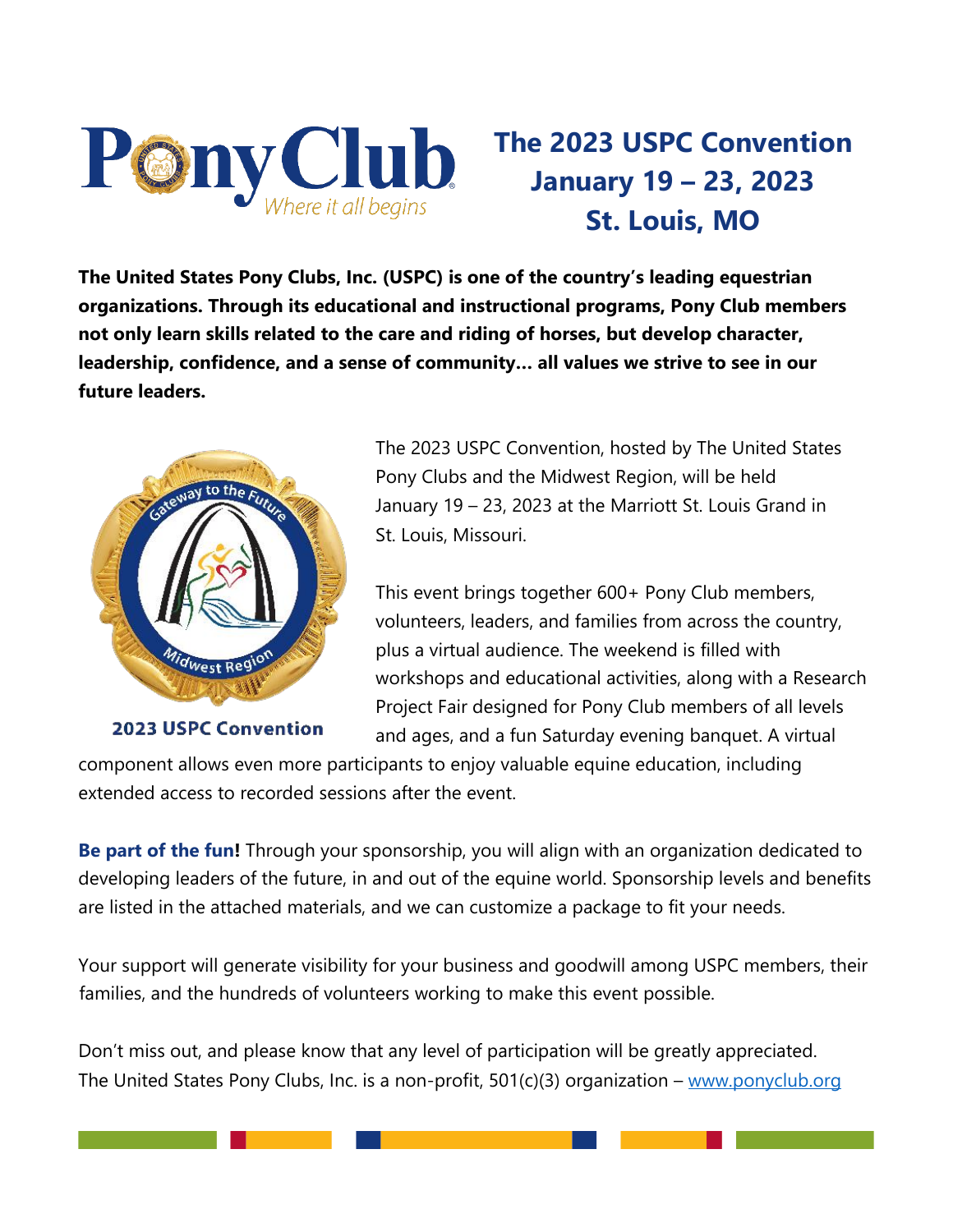

# **2023 USPC Convention Hosted by The United States Pony Clubs and The USPC Midwest Region**

**2023 USPC Convention** 

## **SPONSORSHIP OPPORTUNITIES**

**All sponsors receive recognition in the official programs, on the event website and virtual platform. Recognition may also include social media, press releases and magazine coverage.**

#### **Title Sponsor**

- Recognition as the Title Sponsor of the 2023 USPC Convention
- Recognition on social media, virtual and signage at the USPC Convention
- Full page ad in the USPC Convention Program
- Logo placement on tote bags
- Logo and link on the USPC website for one year.
- Logo placement on event website/virtual platform
- Complimentary booth in the Trade Fair
- 4 Registrations to the USPC Convention
- One reserved table and 10 tickets to the Saturday Evening Banquet
- Invitation to present a workshop(s) as part of the Convention educational programming (if applicable and time allows)
- Recognition at the Meeting of the Corporation on Saturday morning
- Portfolio Service with promotional materials placed in registrant packets
- Additional benefits are negotiable.

INVESTMENT …………………………………………………………………………………………\$7,500

Exclusive - One opportunity available at this level.

Some benefits listed above may reduce tax-deductible amount of this contribution.

Deadline December 16, 2022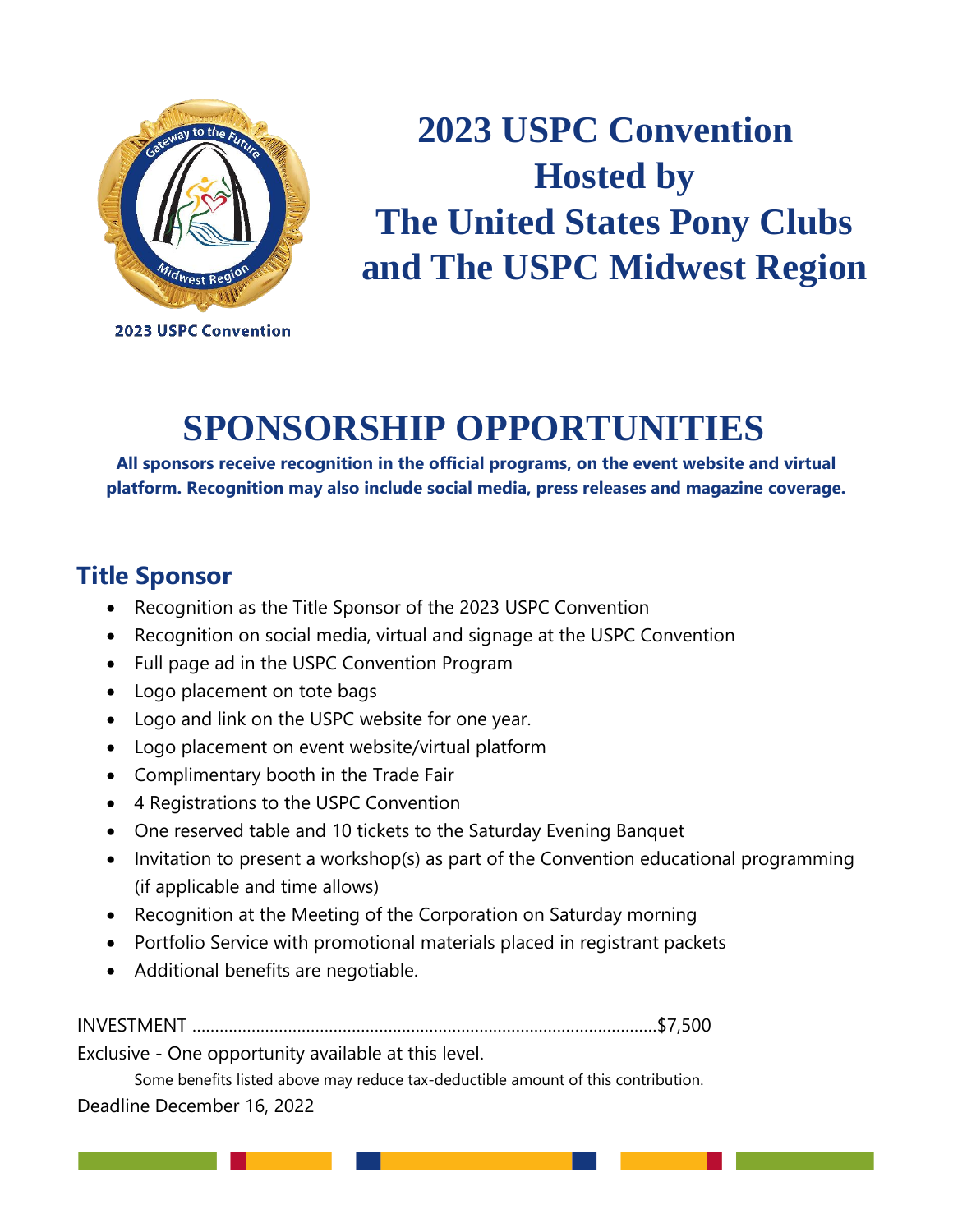#### **Presenting Sponsor**

- Recognition as the Presenting Sponsor of the 2023 USPC Convention
- Recognition on social media, virtual and signage at the 2023 USPC Convention
- $\frac{1}{2}$  page ad in the Convention Program and logo on event website/virtual platform.
- Logo on the tote bags (not exclusive at this level)
- Complimentary booth in the Trade Fair
- 2 Registrations to the USPC Convention\*
- 2 tickets to the Saturday evening banquet with reserved seating

INVESTMENT .………………………………………………………………………………………..\$5,000

Two opportunities available at this level.

Some benefits listed above may reduce tax-deductible amount of this contribution.

### **Tote Bag Sponsor**

- Company logo will be placed prominently on tote bags
- Logo and link on the USPC website for one year
- Logo placement on event app/virtual platform
- Recognition in the USPC Convention Program
- Complimentary booth in the Trade Fair
- Portfolio service with promotional items placed in registrant packets

INVESTMENT………………………………………………………………………………….……….\$3,500

One opportunity available at this level

#### **USPC Equine Anatomy Lab Sponsor**

The USPC Equine Anatomy Lab is staffed by USPC Graduate and equine Veterinarian Dr. Brad Gordon and Vet Technician Cindy Healy as well as numerous Pony Club graduates. The Lab offers hands-on experience to see and touch more than 100 actual equine specimens. The USPC Anatomy Lab is a long-time favorite of all Convention attendees and is open to everyone.

Benefits vary by levels below and can be negotiated.

TITLE SPONSOR INVESTMENT ……………………………………………..………….…..…….....….\$1,500 One opportunity available at this level – company name listed in title

| Multiple spots available |  |
|--------------------------|--|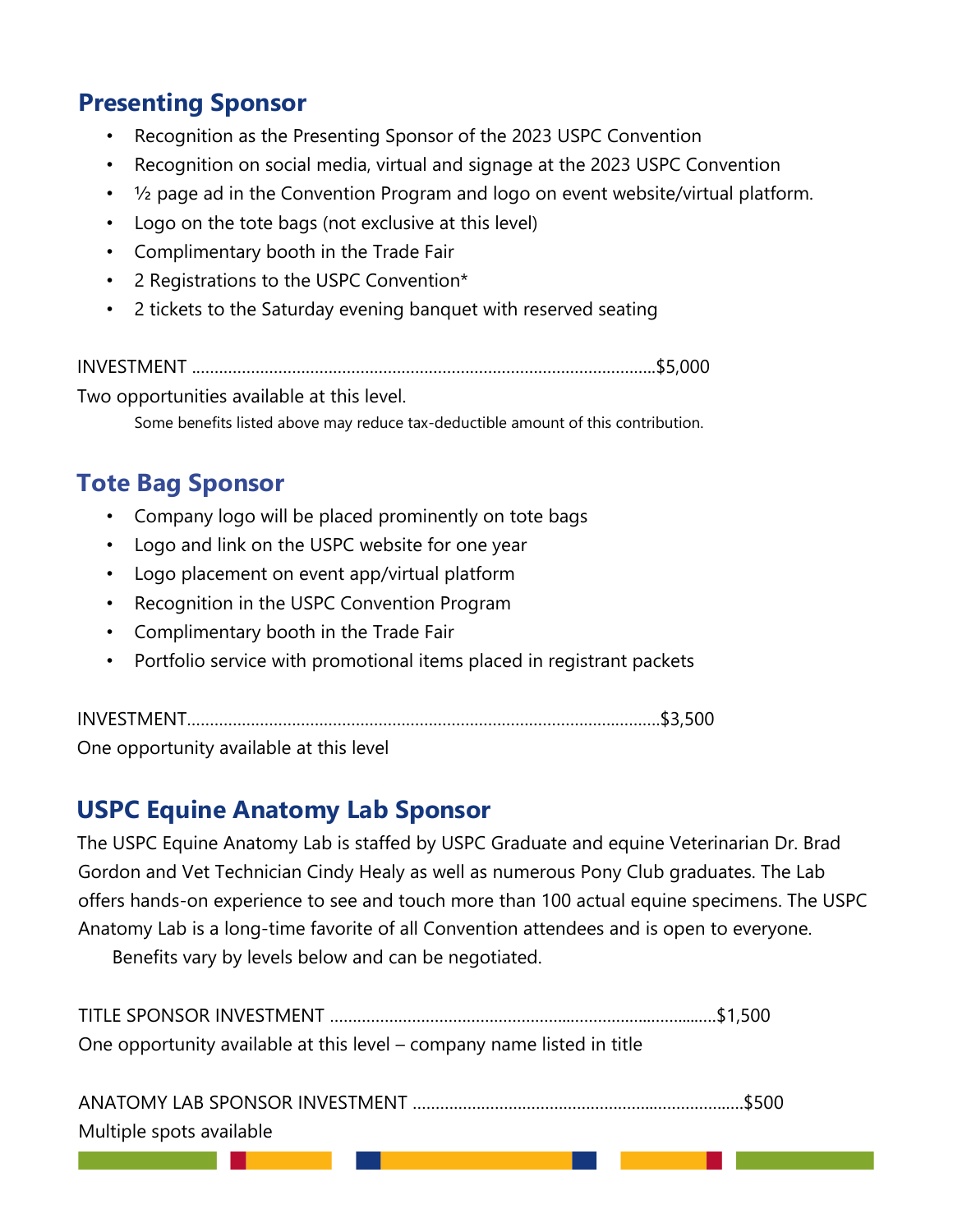#### **Banquet and Keynote Sponsor**

As the sponsor of the Saturday evening Banquet and Keynote Speaker, you will be listed as the Banquet Sponsor and the Keynote Speaker Sponsor in all media and materials.

- Complimentary tickets to the Saturday evening banquet (# tbd)
- Other benefits negotiated as plans develop.

INVESTMENT …………………………………………………………………………………………\$3,500 One opportunity available

#### **Research Project Fair Sponsor**

The Research Project Fair is open to all Pony Club members, allowing for all ages to design, research and display their own research project. Each project is judged by a panel made up of veterinarians, veterinary technicians, researchers, teachers and Pony Club graduates. Prizes for 1st through 5th place in each division and ribbons will be awarded to all participants. All contest entries will be prominently displayed at the Convention for everyone's educational enjoyment.

Benefits negotiable at both levels listed below

| One opportunity available        |  |
|----------------------------------|--|
|                                  |  |
|                                  |  |
| Multiple opportunities available |  |

#### **Pony Paddock Sponsor**

Support the younger members of Pony Club as they participate in the Pony Paddock. Pony Paddock is geared for those members who aren't quite ready to attend the workshops, but still have an equine interest. Pony Paddock features equine games, crafts, and learning opportunities geared to age level, and much more.

- Recognition as a Pony Club Paddock Sponsor in the USPC Convention Program
- Logo and link on the 2023 USPC Convention website for one year
- Logo placement on event app
- Signage at Pony Paddock on site.
- Opportunity to participate with activities and/or product

INVESTMENT …………………………………………………………………………\$500 Multiple opportunities available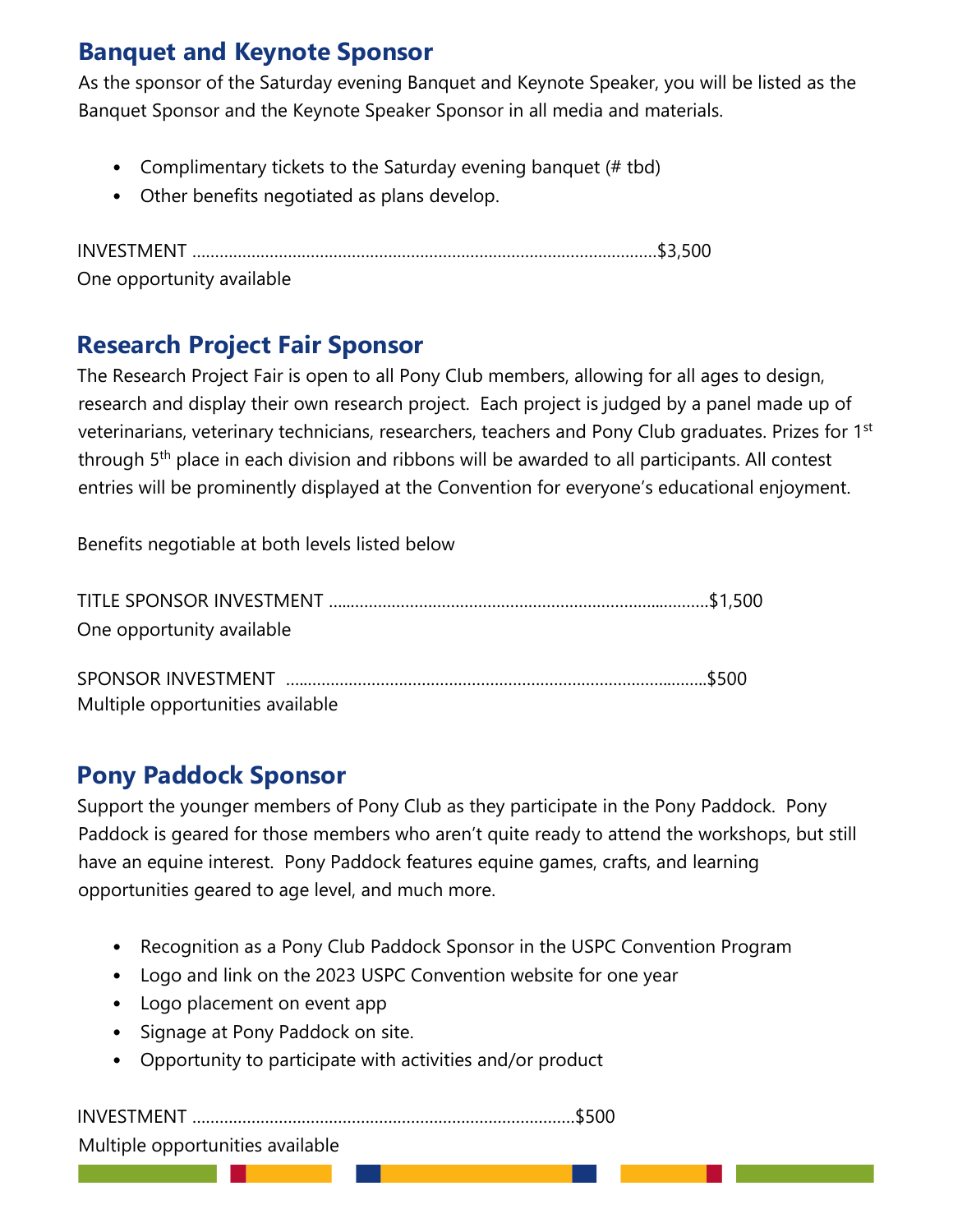#### **Coffee Break Sponsor**

Coffee Breaks will be scheduled throughout the event, with opportunities for sponsors to meet, mingle and talk to the Pony Club audience. Thursday and Friday Breaks will be during the Leadership training sessions involving club, center and regional Pony Club volunteers. Friday and Saturday Breaks will also include members, parents, instructors, and additional volunteers. Sponsor signage and promotional materials will be at each Break.

INVESTMENT ……………………………………………………………………………………..…….\$500 Six (6) opportunities available

#### **Portfolio Service**

Portfolio Service allows your company to place its promotional material and/or product samples in the registration packets of full registrants. This is a great way to get your product information in front of the Pony Club community. Sponsor is responsible for providing materials by the specified date.

INVESTMENT……………………………………………………………………………………..……..\$350

Multiple opportunities available

#### **Educational Workshop Sponsor**

Select your favorite Workshop or presenter and your name will be listed as the Sponsor of that particular workshop. Or USPC will assign Workshop Sponsors as needed. Your name will be listed on the electronic board outside of each workshop room, and in other listings of Sponsors.

| Multiple opportunities available |  |
|----------------------------------|--|

#### **Advertising for the USPC Convention Program**

All ads are 4-color and must be print-ready. Limited space is available and must be reserved with materials submitted by January 3.

| $\frac{1}{2}$ page ad | \$100 |       | Ad <u>Dimensions</u> :                |
|-----------------------|-------|-------|---------------------------------------|
| Full-page ad          | \$200 |       | Full page non-bleed 8" x 5"           |
| Full-page Back Cover  |       | \$300 | $\frac{1}{2}$ page horizontal 4" x 5" |

**Silent Auction** – The Silent Auction raises funds for both the hosting region and the national organization. If you are interested in donating an item(s) to the auction, please check below and you will be contacted to arrange for pick up or shipping.